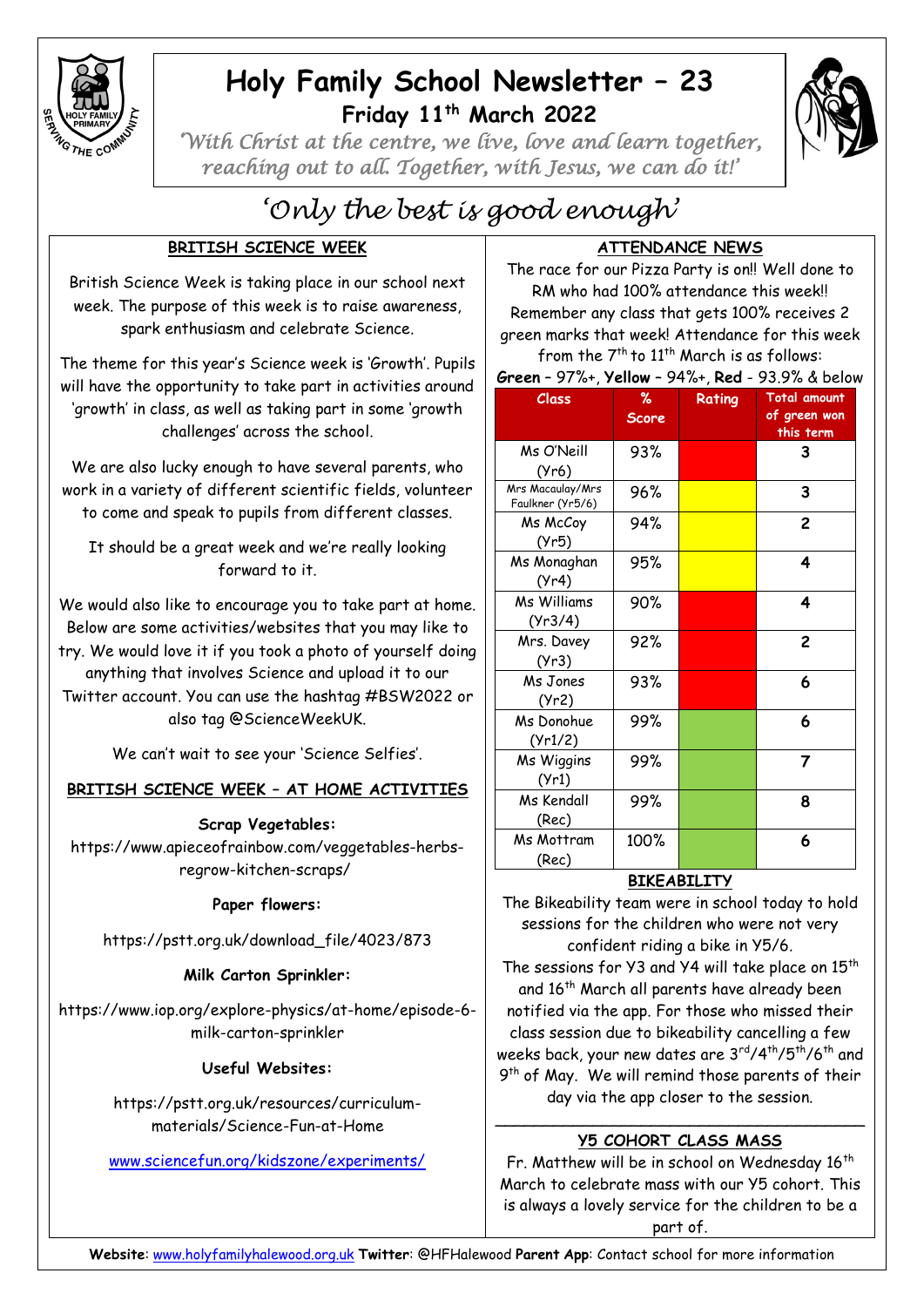## **EXTRA CURRICULAR CLUBS**

Our extra-curricular clubs have now resumed with the children all having a great time. If you haven't yet paid for your club, can you please pay as soon as possible. If you are having difficulty logging into ParentPay, please call the school office and they will let you have your log in

details again. The clubs are:

Monday - Well-being Club (Yr 1 and Yr 2), Dance (£15 for Yr 3 and Yr 4) SATs Club (Y6)

Tuesday - Ninja Warrior (£15 for Yr 1 and Yr 2), Book

Club (Yr 3 and Yr 4), Netball (Yr 5 and Yr 6), Well Being club (Reception)

Wednesday - Hockey (Yr 5 and Yr 6), Taekwondo (£15 for Yr 5 and Yr 6)

Thursday - Multi-Sports (Yr 1 and Yr 2), Reading Plus club (Yr 5 and Yr 6) Friday - Tag Rugby (Yr 3 and Yr 4), Football Tots (£15

for Reception)

Can we please remind you all that all after school clubs finish at 4.15p.m. this is especially important that the children are collected on time for the clubs taken by



#### $\mathcal{L}_\text{max}$  , which is a set of the set of the set of the set of the set of the set of the set of the set of the set of the set of the set of the set of the set of the set of the set of the set of the set of the set of **Y5/6 FOOTBALL TEAM**

Well done to our Y5/6 football team who took part in a tournament at Halewood Leisure Centre on Wednesday. The boys did really well, finishing mid-table and played with great sportsmanship.



#### \_\_\_\_\_\_\_\_\_\_\_\_\_\_\_\_\_\_\_\_\_\_\_\_\_\_\_\_\_\_\_\_\_\_\_\_\_\_\_\_\_\_\_ **Y5/6 NETBALL TEAM**

Our Y5&6 netball team were in action for their very first tournament on Thursday at Kirkby High School. The team played really well as a team and finished top of their group but were beaten by one penalty shot out in the semi-finals! This was only the second time the team have played so a big well done to the whole team! Thank you to Miss McCoy and Miss Donohue for taking them to Kirkby and thank you to the parents who collected the children from Kirkby at the end of the tournament.



## **ROAD SAFETY Y2**

The road safety team were back in school today for their final session with the Y2 cohort. The session was to show the children how to safely cross a road.

The children have really enjoyed these sessions.

#### \_\_\_\_\_\_\_\_\_\_\_\_\_\_\_\_\_\_\_\_\_\_\_\_\_\_\_\_\_\_\_\_\_\_\_\_\_\_ **TENNIS TASTER SESSIONS**

The children in Year 3-6 will be taking part in a taster tennis session with LFC Foundation. The children will be completing the sessions in their uniform, but they will need to bring in appropriate shoes for this session.

There was a mistake on last week's newsletter as it was Y5/6 class who had the tennis taster sessions and not Y5. Year 5 will have their session on 15<sup>th</sup> March.

#### \_\_\_\_\_\_\_\_\_\_\_\_\_\_\_\_\_\_\_\_\_\_\_\_\_\_\_\_\_\_\_\_\_\_\_\_\_\_ **ST. PATRICK'S DAY**

The children must wear their school uniforms on Thursday 17<sup>th</sup> March for St. Patrick's Day but can wear green accessories. There will be no donation required this year for St. Patrick's Day.

#### \_\_\_\_\_\_\_\_\_\_\_\_\_\_\_\_\_\_\_\_\_\_\_\_\_\_\_\_\_\_\_\_\_\_\_\_\_\_ **PARENT'S EVENINGS Y6**

Parents of pupils in Year 6 will have received information regarding parents' evenings via the app. Please make sure you go onto the app and book your appointment, if you have booked 2 appointments in error, please let the office staff know so that they can free up one of the appointments not needed for another parent.

#### \_\_\_\_\_\_\_\_\_\_\_\_\_\_\_\_\_\_\_\_\_\_\_\_\_\_\_\_\_\_\_\_\_\_\_\_\_\_ **SCHOOL TRIPS**

Y5&6 will be going on the Mersey Ferry and to the Museum of Liverpool on Tuesday 29<sup>th</sup> March, information was sent out on the App this morning, please ensure you complete the permission slip as soon as possible. The payment is now live on ParentPay for you to log on and pay. If you have lost your log in details for ParentPay, please contact the school office who will issue you with a replacement.

Y3&4 will be visiting the Catalyst Museum in Widnes on 26<sup>th</sup> April, more information will be sent out nearer the time.

All key stage 2 children will be going to the Empire Theatre on 17<sup>th</sup> June to see David Walliams' Billionaire Boy. More details will follow.

\_\_\_\_\_\_\_\_\_\_\_\_\_\_\_\_\_\_\_\_\_\_\_\_\_\_\_\_\_\_\_\_\_\_\_\_\_\_

**PARISH OF ST JOHN VIANNEY LINK ST. JOHN VIANNEY [https://www.parishofstjohnvianney.co.uk/newslet](https://www.parishofstjohnvianney.co.uk/newsletter) [ter](https://www.parishofstjohnvianney.co.uk/newsletter)**

**Website**: [www.holyfamilyhalewood.org.uk](http://www.holyfamilyhalewood.org.uk/) **Twitter**: @HFHalewood **Parent App**: Contact school for more information